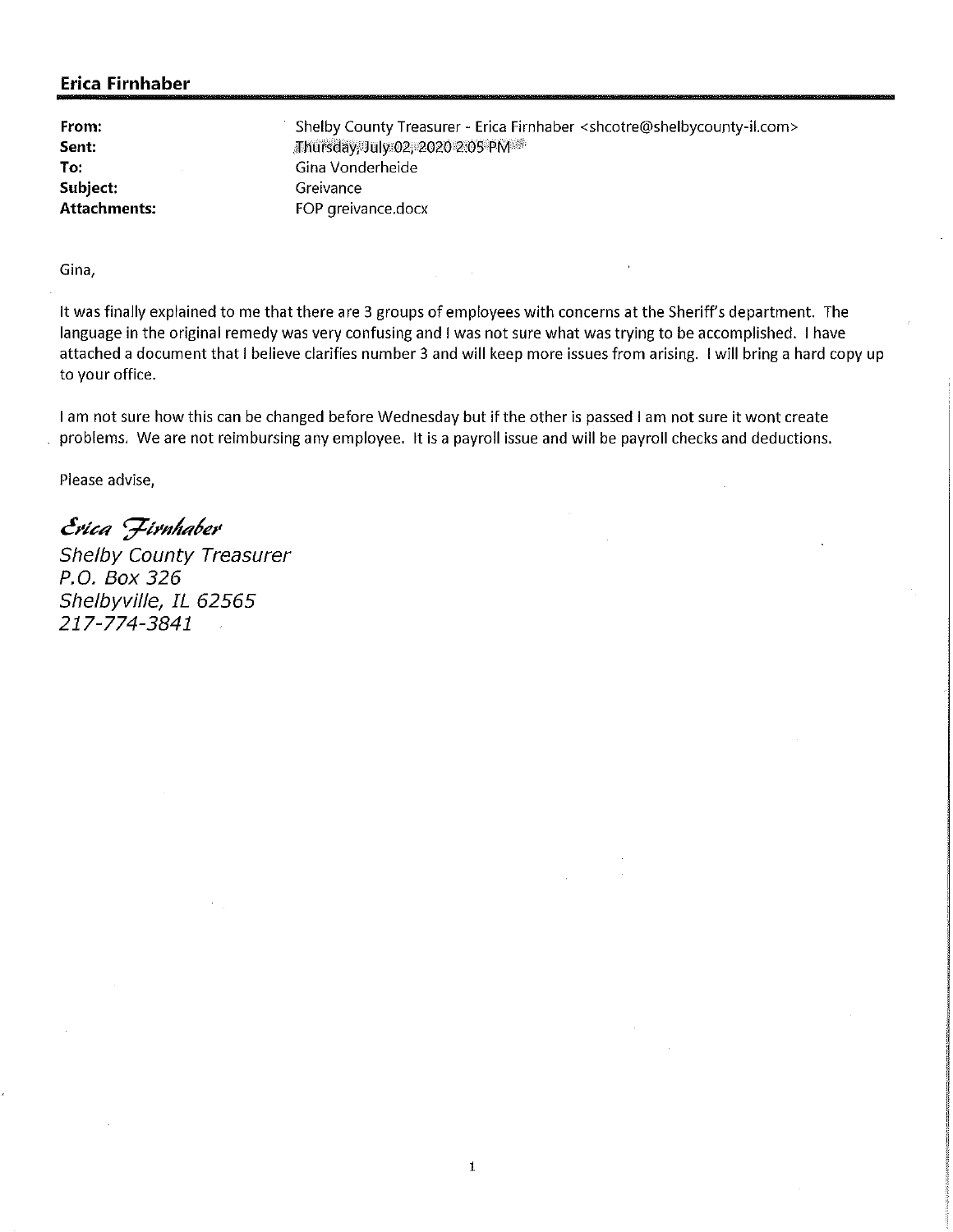#### 6-3-20 Remedy Agreement of Grievance with Shelby Co. FOP

\*Meeting was held between Shelby Co. Board Grievance Comm. And Shelby Co. FOP representatives.

\*The following settlement and terms were agreed to by All.

\*The agreement was presented to the Shelby County Board on 6-10-20 and will be presented for approval of the board on 7-8-20.

\*The one time options can be elected by any Shelby County FOP employee at the next payroll period.

This Remedy is to allow a Shelby County Sheriff Department FOP members to change the election they made 5-9-20 and take another option. This is when Shelby County payroll period moved to arrears.

Group 1- Chose not to cash out benefit time and will accept the one week pay period.

Group 2- Chose to cash out 40 hours of benefit time to receive a 2 week paycheck. Some of these employees will elect to buy back that benefit time in 4 hour increments *over* 10 pay periods. This will credit their benefit time 4 hours every two weeks for a total of the 40 hours cashed out.

Group 3- Chose not to cash out on the 5-15-20 pay period and would now like to exercise that option due to financial hardship. Those who chose this option now will receive a paycheck that will be 2 weeks pay based on work complete and up to 40 hours buy out of a benefit time. This is a one time option to correct the 5-15-20 payroll.

Dale Wetherell-Grievance Chairperson Mark Russillo--FOP David Swits -Grievance Comm. Daine Burkhead-FOP Gary Patterson-Grievance Comm. Justin Dudra-FOP Gina Vonderheide -States Attorney and Superson Jeff Wood-FOP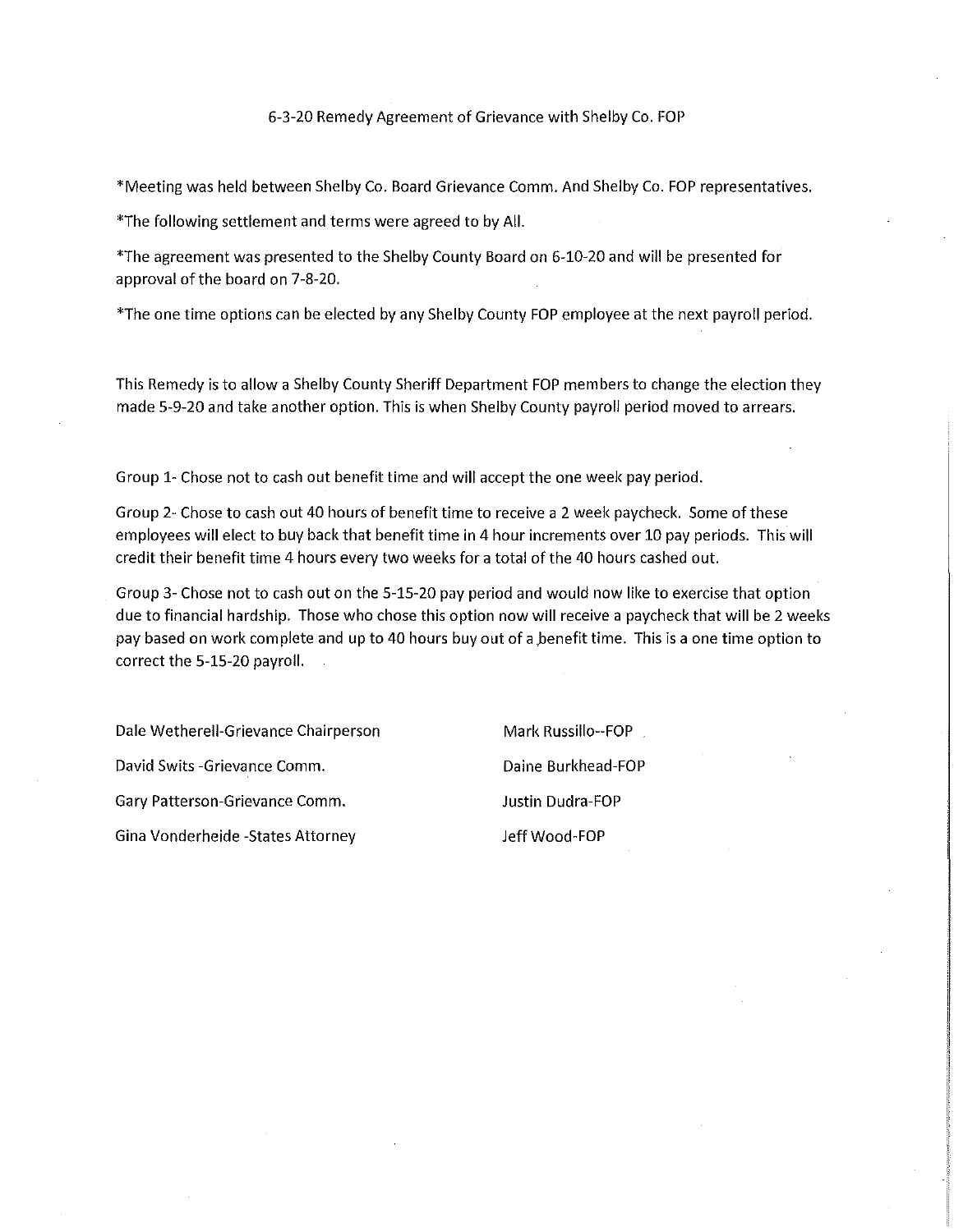| From:               | Shelby County Treasurer - Erica Firnhaber <shcotre@shelbycounty-il.com></shcotre@shelbycounty-il.com> |
|---------------------|-------------------------------------------------------------------------------------------------------|
| Sent:               | Thursday, July 09, 2020 8:45 AM                                                                       |
| To:                 | Gina Vonderheide                                                                                      |
| Cc:                 | dswits9430@qmail.com; Gary Patterson                                                                  |
| Subject:            | Grievance remedy                                                                                      |
| <b>Attachments:</b> | Greivance resolution.pdf                                                                              |

Gina,

I am disappointed you did not get back with me as you said you would regarding the Remedy Agreement for the Grievance. I spoke with you about the concerns I had and you admitted that the language was probably not very good and that you would call me back. I never received that call. I expressed concern that if this passed as written it would cause more issues. This language did indeed pass and now will need clarification and will need to be determined as legal.

AFSCME specifically asked for employees to be able to have a payroll loan to which we said no because it is illegal. This in effect is exactly what is now could possibly be done with FOP employees if they are allowed to buy back benefit time cashed out in May. In essence we just gave them a payroll loan and they are going to pay it back. I will need legal guidance that this is in fact legal to do through payroll. If we move forward allowing FOP to do this, I would think AFSCME could have an issue given they were told it was illegal and was not allowed.

Number 3 in this remedy makes no sense. When I spoke with you, I clearly stated that this is not a reimbursement issue as the county has nothing to reimburse the employees. There has been no loss to any employee during this process nor have they used personal money for county business for which the county would need to reimburse them for. If in fact #3 is to allow employees to now cash out benefit time up to 40 hours that has not been stated clearly. It would be processed as a payroll check and the FOP contract clearly states that is one check. The only time the contract calls for 2 checks is when we process retro active raises upon settlement of a new contract.

I would greatly appreciate your direction not only to myself but the board and FOP as to how this process can move forward in a legal manner.

Erica *Firnhaber*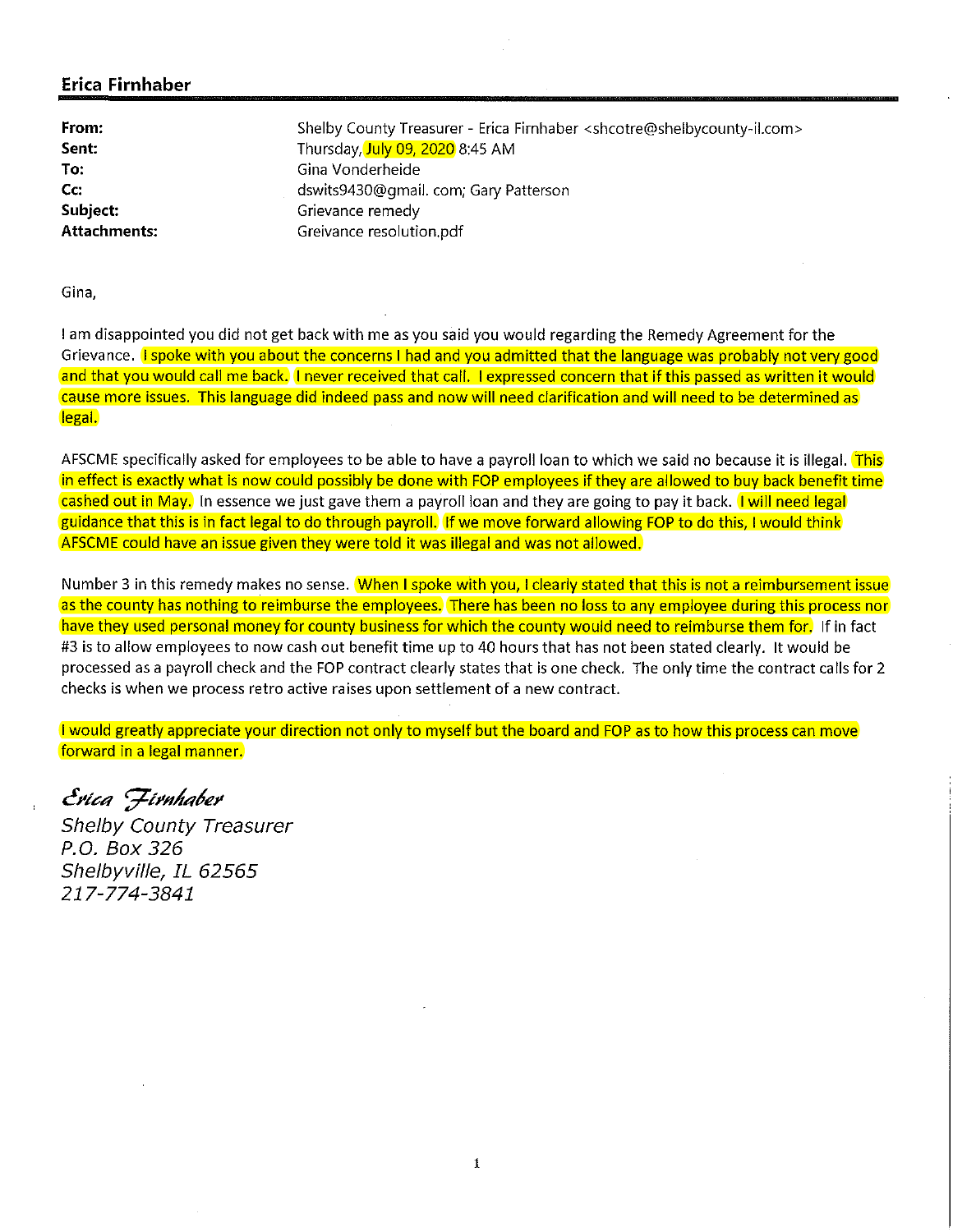| From:               | Shelby County Treasurer - Erica Firnhaber < shcotre@shelbycounty-il.com>                                                                                                                                                                                                          |
|---------------------|-----------------------------------------------------------------------------------------------------------------------------------------------------------------------------------------------------------------------------------------------------------------------------------|
| Sent:               | Wednesday, July 15, 2020 3:39 PM                                                                                                                                                                                                                                                  |
| To:                 | Gina Vonderheide                                                                                                                                                                                                                                                                  |
| Cc:                 | bbennett@shelbycounty-il.com; Bob Simpson; Bobby Orman; Bruce Cannon; Bryon<br>Coffman; dswits9430@gmail. com; Denny D; Earl Baker; Frank Mulholand; Gary Gergeni;<br>Gary Patterson; Jesse Durbin; Iplenz@consolidated.net; LaVonne Chaney; Lynn Williams;<br>metski73@gmail.com |
| Subject:            | FW: Grievance remedy                                                                                                                                                                                                                                                              |
| <b>Attachments:</b> | Greivance resolution.pdf                                                                                                                                                                                                                                                          |

**Gina,** 

I am resending the email from 7/9/2020. I have not heard from you or been given any direction as to how we can legally proceed. We will be processing payroll next week and will potentially have employees who want to buy back benefit time. This is clearly a payroll loan and is not legal. AFSCME specifically requested to do this and they were told no. If an employee requests to cash out benefit time, it will be a payroll check and will be processed as one check as every employee in the county receives. This is not a reimbursement because the employee has not spent or lost personal money that the county needs to repay them for.

I would appreciate a response by 10:00 a.m. on Monday as we will have to start processing payroll.

Thank you, Erica

**From:** Shelby County Treasurer - Erica Firnhaber <shcotre@shelbycounty-il.com> **Sent:** Thursday, July 09, 2020 8:45 AM **To:** Gina Vonderheide <statesattorney@shelbycounty-il.com> **Cc:** dswits9430@gmail.com <dswits9430@gmail.com>; Gary Patterson <rose2@shelbycounty-il.com> **Subject:** Grievance remedy

**Gina,** 

I am disappointed you did not get back with me as you said you would regarding the Remedy Agreement for the Grievance. I spoke with you about the concerns I had and you admitted that the language was probably not very good and that you would call me back. I never received that call. I expressed concern that if this passed as written it would cause more issues. This language did indeed pass and now **will** need clarification and will need to be determined as legal.

AFSCME specifically asked for employees to be able to have a payroll loan to which we said no because it is illegal. This in effect is exactly what is now could possibly be done with FOP employees if they are allowed to buy back benefit time cashed out in May. In essence we just gave them a payroll loan and they are going to pay it back. I will need legal guidance that this is in fact legal to do through payroll. If we move forward allowing FOP to do this, I would think AFSCME could have an issue given they were told **it** was illegal and was not allowed.

Number 3 in this remedy makes no sense. When I spoke with you, I clearly stated that this is not a reimbursement issue as the county has nothing to reimburse the employees. There has been no loss to any employee during this process nor have they used personal money for county business for which the county would need to reimburse them for. If in fact #3 is to allow employees to now cash out benefit time up to 40 hours that has not been stated clearly. It would be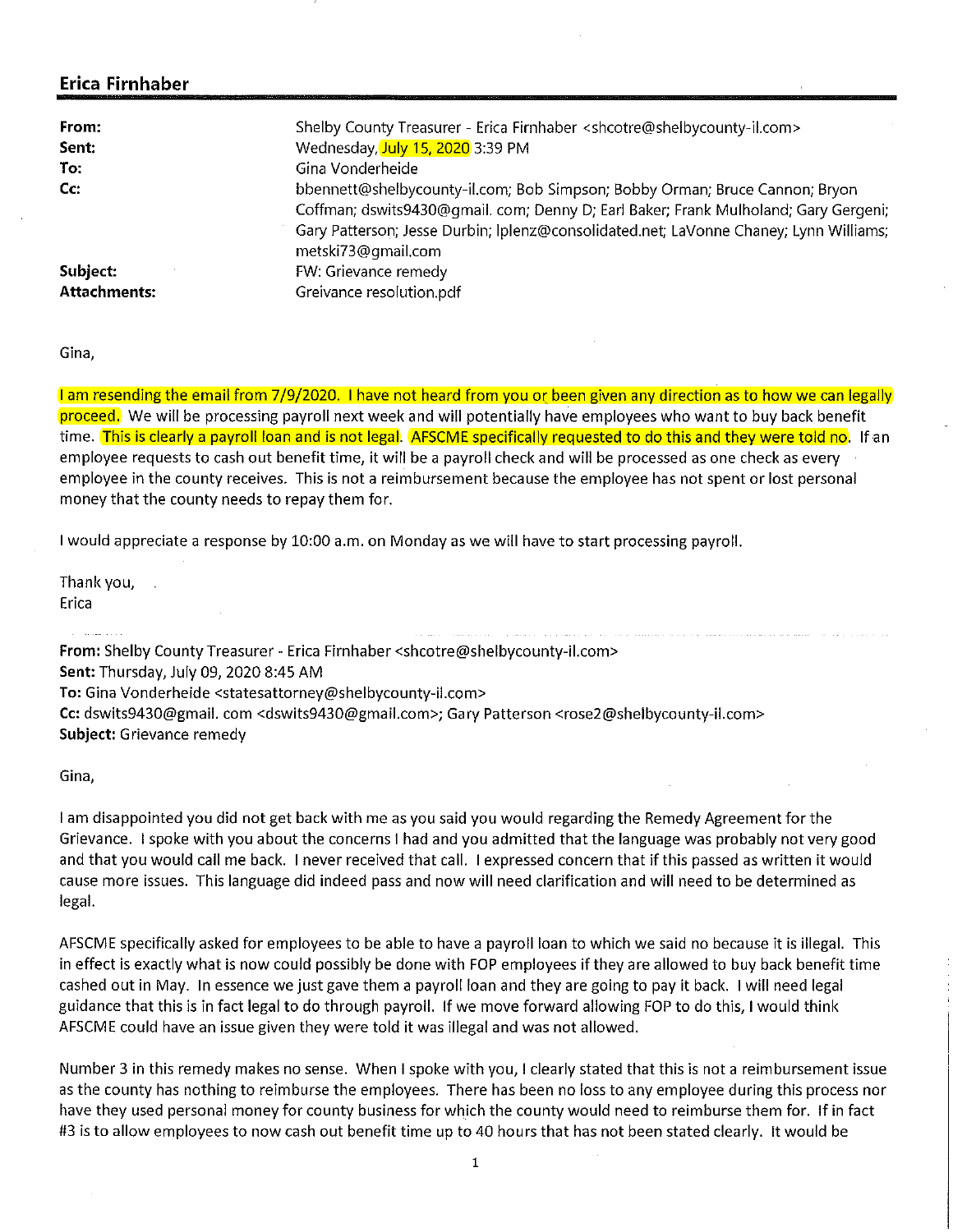processed as a payroll check and the FOP contract clearly states that is one check. The only time the contract calls for 2 checks is when we process retro active raises upon settlement of a new contract.

I would greatly appreciate your direction not only to myself but the board and FOP as to how this process can move forward in a legal manner.

Erica *Firnhaber*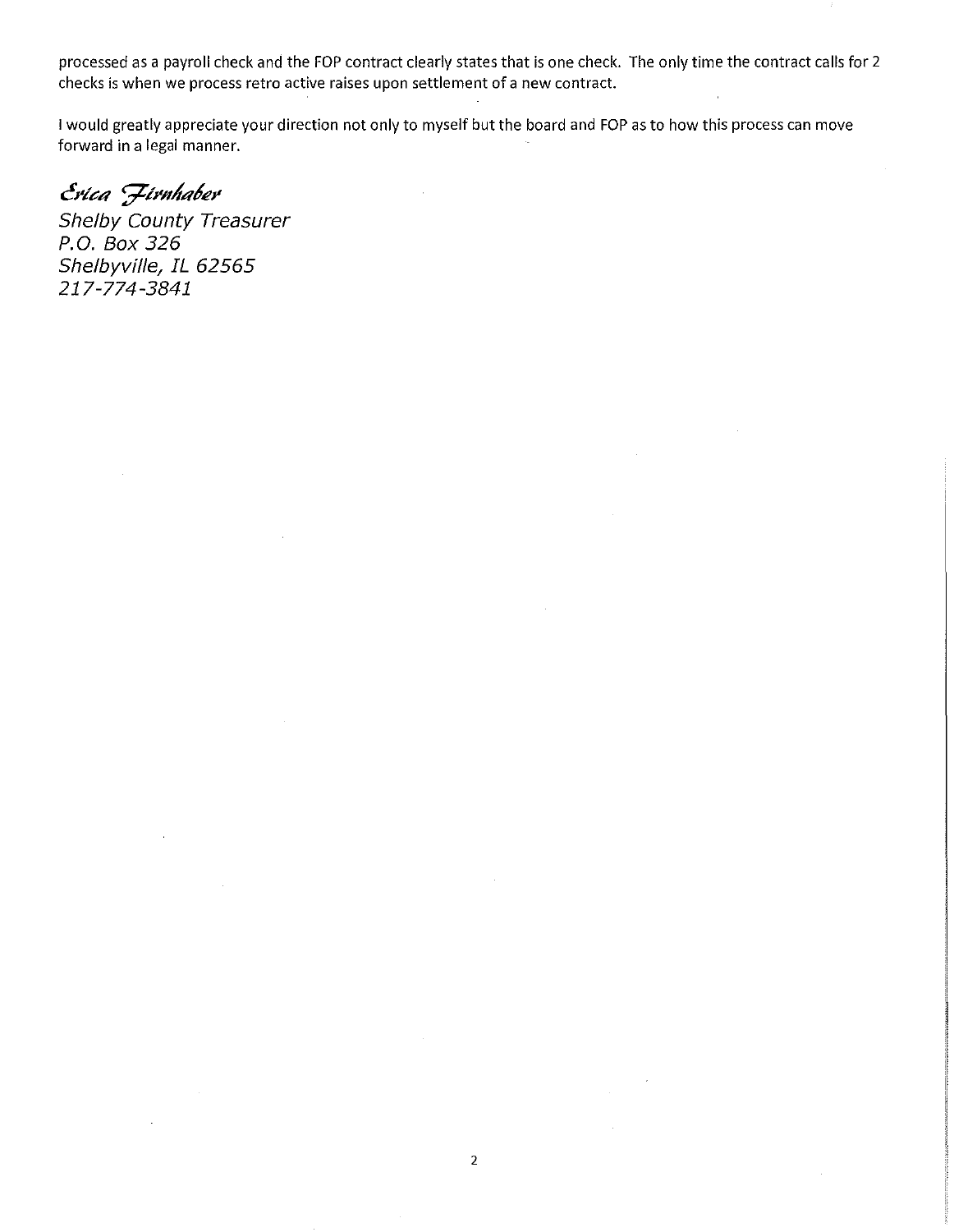- \*Meeting was held between Shelby Co Board Grievance Comm and Shelby Co. FOP representatives \*The following settlement and terms were agreed to by All
- \*The agreement was presented to the Shelby County Board on 6-10-20 and will be presented For approval of the board on 7-8-20.

\*The one time options can be elected by any Shelby County FOP employee at the next payroll period

This Remedy is to allow a Shelby County Sheriff Dept FOP member to change the election they made 5-9-20 and take another option. This is when Shelby County payroll periods moved to arrears.

1.Some Employees will Accept the one-week offset

2.Some employees will agree to up to 40 hrs of pay for the move to arrear week. They will pay back the hours at 4 hrs per pay period until payback is reached. Replenish of leave banks used on 5-15-20 payroll can be done up to 40 hrs.

3. Upon implementation,all Reimbursements wilt be made to employees by the County under a separate check.

Dale Wetherell-Grievance chairperson Mark Russillo -- FOP David Swits-Grievance Comm. Daine Burkhead-FOP Gary Patterson-Grievance Comm. Sand Tustin Dudra--FOP Gina Vonderheide -States Attorney and Muslim Jeff Wood-FOP

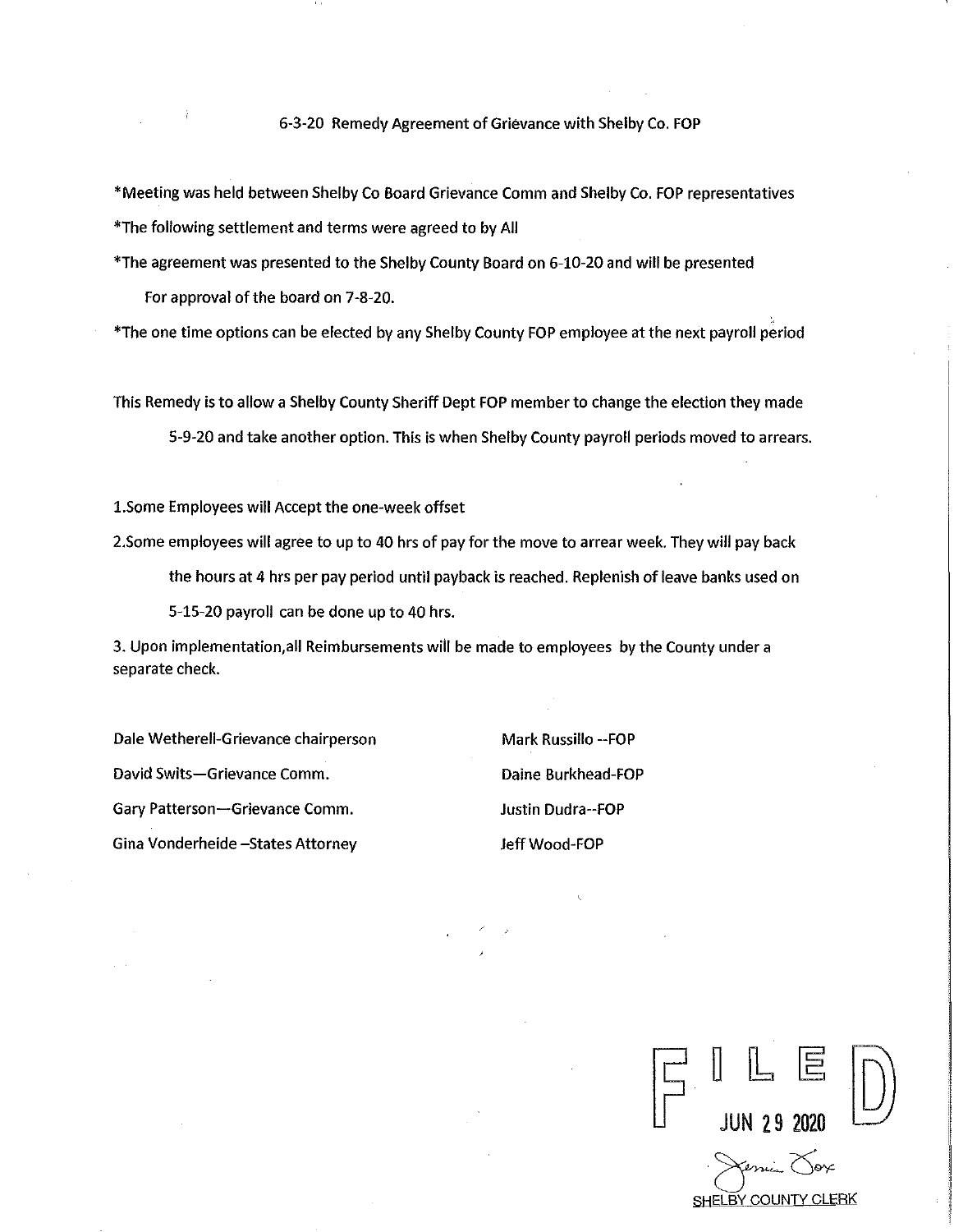### THE GRIEVANCE COMMITTEE AGREED THE RESTORED PAY WOULD BE GIVEN BACK ON A SEPARTE CHECK INSTEAD OF  $^{-1}$  ,  $^{+6}$ BEING ADDED TO A NORMAL 80 HOUR PAYCHECK SO IT WOULD SAVE ON TAXES.

 $\gamma$  kd  $\sim$   $\gamma$ 

## .<br>IF YOU "CASHED IN" BENEFIT TIME (SICK DAYS, COMP TIME, PERSONAL DAYS, OR VACATION DAYS), IN ORDER TO RECEIVE AN 80 HOUR PAYCHECK (BACK IN MAY)...

| YOU HAVE TWO OPTIONS    |             | <b>OPTION 1</b>                        | OR OPTION 2                                                                                      |
|-------------------------|-------------|----------------------------------------|--------------------------------------------------------------------------------------------------|
| <b>NAME</b>             |             | LEAVE IT THE SAME<br>(nothing changes) | REFUND 40 HOURS OF PAY & RESTORE BENEFIT TIME,<br>THEN DEDUCT 4 HRS PER PAYCHECK FOR 10 PAY DAYS |
| <b>RICK HOADLEY</b>     | PT 16 SD 24 |                                        |                                                                                                  |
| <b>SEAN MCQUEEN</b>     | SD 40       |                                        |                                                                                                  |
|                         |             |                                        |                                                                                                  |
| <b>ADAM HUDSON</b>      | SD 40       |                                        |                                                                                                  |
| <b>BRANDON GATTON</b>   | SD 40       |                                        |                                                                                                  |
| <b>BRENNON ATKINSON</b> | SD 40       |                                        |                                                                                                  |
| <b>CWENTON WILLIAMS</b> | SD 40       |                                        |                                                                                                  |
| DAINE BURKHEAD          | CT 20 VD 20 |                                        |                                                                                                  |
| <b>DEVON DURBIN</b>     | SD 40       |                                        |                                                                                                  |
| <b>MEGAN WARNER</b>     | SD 40       |                                        |                                                                                                  |
| <b>MISSY HAYNES</b>     | SD 40       |                                        |                                                                                                  |
| <b>TONYA ATTEBERRY</b>  | SD 40       |                                        |                                                                                                  |
| Chris Zakowski 5040     |             |                                        |                                                                                                  |
| <b>BOB ZAKOWSKI</b>     | SD 40       |                                        |                                                                                                  |
| <b>PEGGY SOKOLIS</b>    | SD 40       |                                        |                                                                                                  |
| <b>CINDY JONES</b>      | SD 40       |                                        |                                                                                                  |
|                         |             |                                        |                                                                                                  |
| <b>JEFF MEEK</b><br>ō   | SD 40       |                                        |                                                                                                  |
| <b>TIM CULBERSON</b>    | VD 24 PT 16 |                                        |                                                                                                  |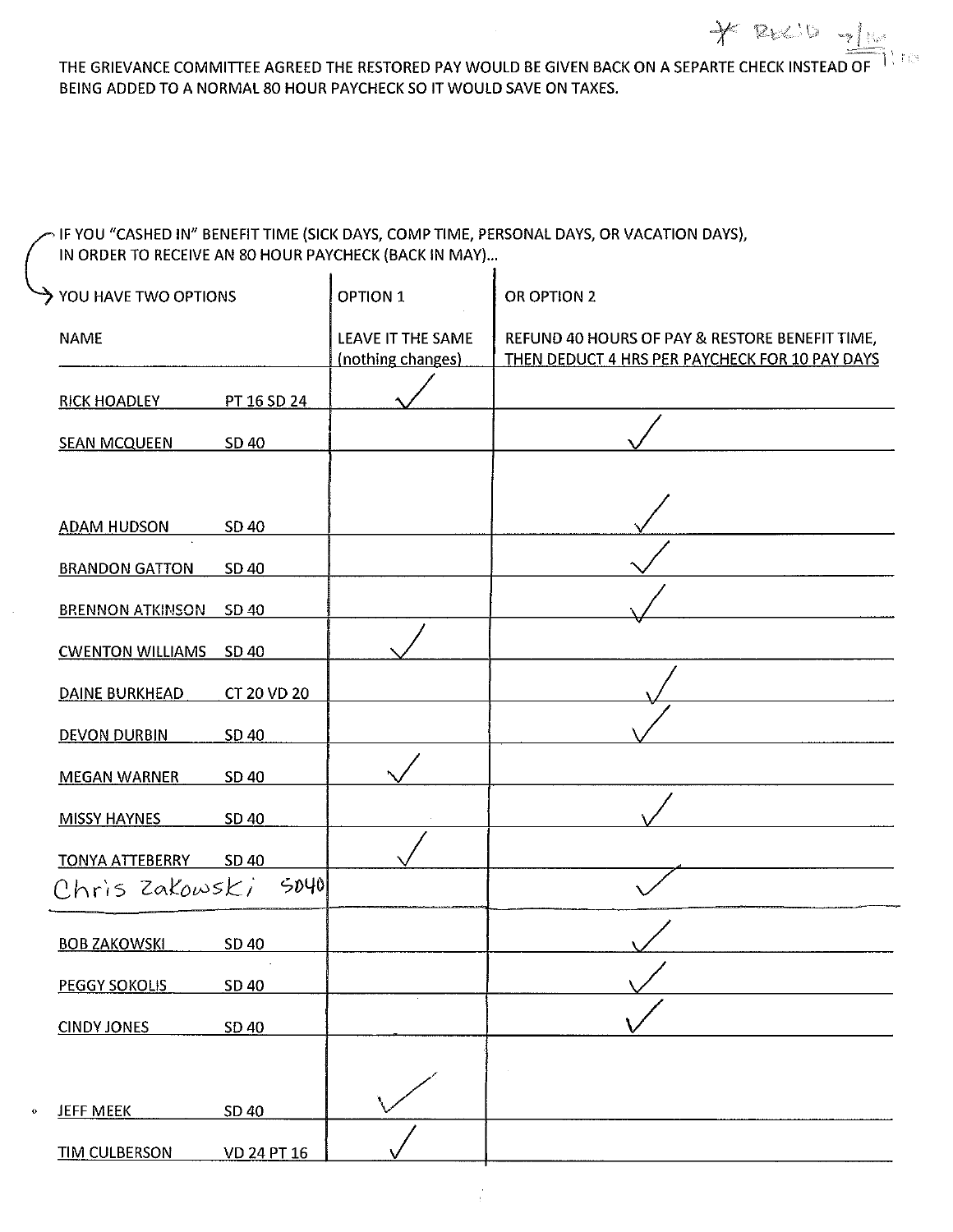THE GRIEVANCE COMMITIEE AGREED THE RESTORED PAY WOULD BE GIVEN BACK ON A SEPARTE CHECK INSTEAD OF BEING ADDED TO A NORMAL 80 HOUR PAYCHECK SO IT WOULD SAVE ON TAXES.

~ IF YOU RECEIVED A 40 HOUR PAYCHECK, INSTEAD OF AN 80 HOUR PAYCHECK (BACK IN MAY) ...

| $\rightarrow$ YOU HAVE TWO OPTIONS | <b>OPTION 1</b>                        | OR OPTION 2                                                               |
|------------------------------------|----------------------------------------|---------------------------------------------------------------------------|
| <b>NAME</b>                        | LEAVE IT THE SAME<br>(nothing changes) | REFUND 40 HOURS OF PAY,<br>THEN DEDUCT 4 HRS PER PAYCHECK FOR 10 PAY DAYS |
| <b>ANDREW MUDGETTE</b>             |                                        |                                                                           |
| <b>BRANDON SARVER</b>              |                                        |                                                                           |
| <b>CODY REEVES</b>                 |                                        |                                                                           |
| <b>DAVID MYERS</b>                 |                                        |                                                                           |
| <b>DUSTIN LUSTIG</b>               |                                        |                                                                           |
| <b>JACOB WASHBURN</b>              |                                        |                                                                           |
| <b>JEFF WOOD</b>                   |                                        |                                                                           |
| <b>JESSE BRANDT</b>                |                                        |                                                                           |
| <b>JUSTIN DUDRA</b>                |                                        |                                                                           |
| <b>QUINCY WOOD</b>                 |                                        |                                                                           |
|                                    |                                        |                                                                           |
| <b>JACK EZELL</b>                  |                                        |                                                                           |
|                                    |                                        |                                                                           |
| <b>ERICA BAILEY</b>                |                                        |                                                                           |
| <b>TINA WADE</b>                   |                                        |                                                                           |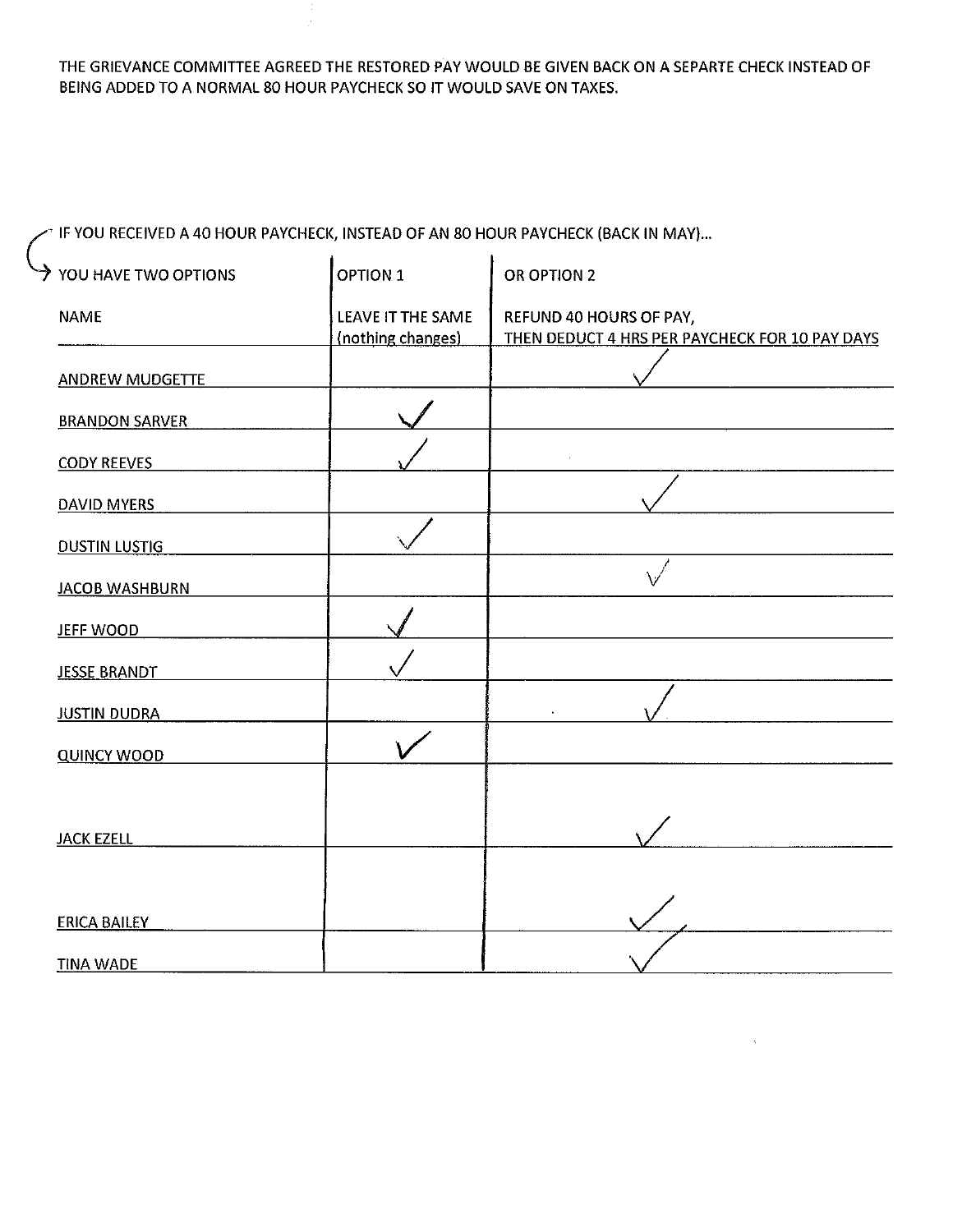$TIRL$  ( $SIAA$ ) $CE$ \ .f //\ / (<:, .. *·t,r .. :{;* 

### **Settlement of Arrears Grievance**

OPTION 1. LEAVE IT THE SAME

 $\sim$   $\sim$   $_{\rm H}$ 

 $\mathcal{L}^{\pm}$ 

OPTION 2. REPLENISH YOUR BENEFIT TIME (WHICHEVER YOU USED)

OPTION 3. REQUEST PAY {40HRS) FOR THE WEEK MOVED TO ARREARS

(OPTION 2 AND OPTION 3 YOU WILL REPAY THE SETTLEMENT 4HRS PER PAYCHECK FOR 10 PAYS)

| <b>NAME</b>            | <b>OPTION 1</b> | <b>OPTION 2</b> | <b>OPTION 3</b> |
|------------------------|-----------------|-----------------|-----------------|
| <b>ANDREW MUDGETTE</b> |                 |                 |                 |
| <b>BRANDON SARVER</b>  |                 |                 |                 |
| <b>CODY REEVES</b>     |                 |                 |                 |
| <b>DAVID MYERS</b>     |                 |                 |                 |
| <b>DUSTIN LUSTIG</b>   |                 |                 |                 |
| <b>JACOB WASHBURN</b>  |                 |                 |                 |
| <b>JEFF WOOD</b>       |                 |                 |                 |
| <b>JESSE BRANDT</b>    |                 |                 |                 |
| <b>JUSTIN DUDRA</b>    |                 |                 |                 |
| <b>QUINCY WOOD</b>     |                 |                 |                 |
| <b>SEAN MCQUEEN</b>    |                 |                 | $\sim$          |
| <b>ERICA BAILEY</b>    |                 |                 |                 |
| <b>TINA WADE</b>       |                 |                 |                 |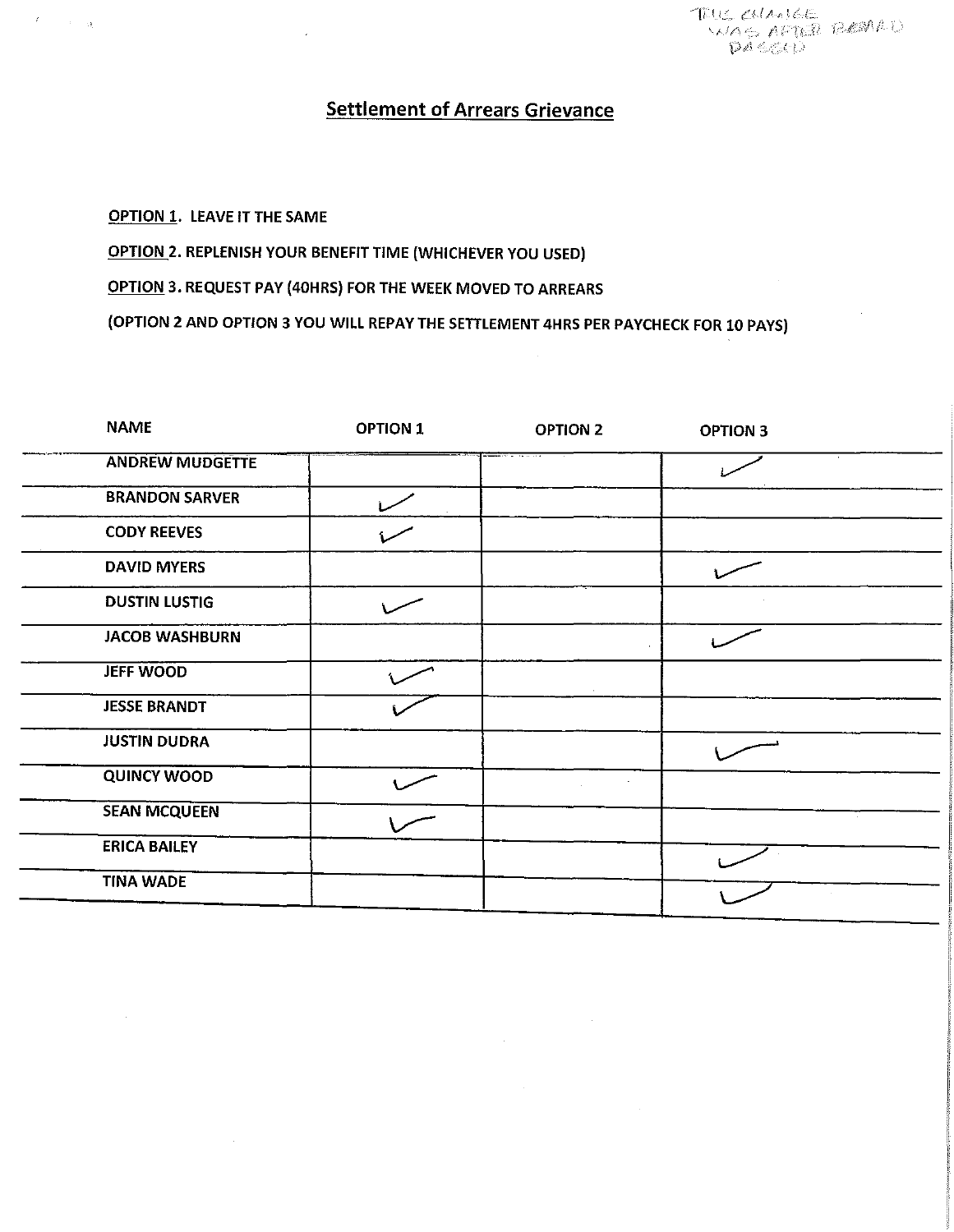# **Settlement of Arrears Grievance**

### OPTION 1. LEAVE IT THE SAME

 $\mathcal{G}^{(0)}$ 

 $\beta\ll \beta_{\rm B}$ 

OPTION 2. REPLENISH YOUR BENEFIT TIME (WHICHEVER YOU USED)

OPTION 3. REQUEST PAY (40HRS) FOR THE WEEK MOVED TO ARREARS

(OPTION 2 AND OPTION 3 YOU WILL REPAY THE SETTLEMENT 4HRS PER PAYCHECK FOR 10 PAYS)

| <b>RICK HOADLEY</b><br><b>ADAM HUDSON</b><br><b>BRANDON GATTON</b><br><b>BRENNON ATKINSON</b><br><b>CWENTON WILLIAMS</b><br><b>DAINE BURKHEAD</b><br><b>DEVON DURBIN</b><br><b>MISSY HAINES</b><br><b>TONYA ATTEBERRY</b> | <b>NAME</b>         | <b>OPTION 1</b> | <b>OPTION 2</b> | <b>OPTION 3</b> |
|---------------------------------------------------------------------------------------------------------------------------------------------------------------------------------------------------------------------------|---------------------|-----------------|-----------------|-----------------|
|                                                                                                                                                                                                                           |                     |                 |                 |                 |
|                                                                                                                                                                                                                           |                     |                 |                 |                 |
|                                                                                                                                                                                                                           |                     |                 |                 |                 |
|                                                                                                                                                                                                                           |                     |                 |                 |                 |
|                                                                                                                                                                                                                           |                     |                 |                 |                 |
|                                                                                                                                                                                                                           |                     |                 |                 |                 |
|                                                                                                                                                                                                                           |                     |                 |                 |                 |
|                                                                                                                                                                                                                           |                     |                 |                 |                 |
|                                                                                                                                                                                                                           |                     |                 |                 |                 |
|                                                                                                                                                                                                                           | <b>BOB ZAKOWSKI</b> |                 |                 |                 |
| <b>PEGGY SOKOLIS</b>                                                                                                                                                                                                      |                     |                 |                 |                 |
| <b>CINDY JONES</b>                                                                                                                                                                                                        |                     |                 |                 |                 |
| <b>JEFF MEEK</b>                                                                                                                                                                                                          |                     |                 |                 |                 |
| <b>TIM CULBERSON</b>                                                                                                                                                                                                      |                     |                 |                 |                 |
| <b>JACK EZELL</b>                                                                                                                                                                                                         |                     |                 |                 |                 |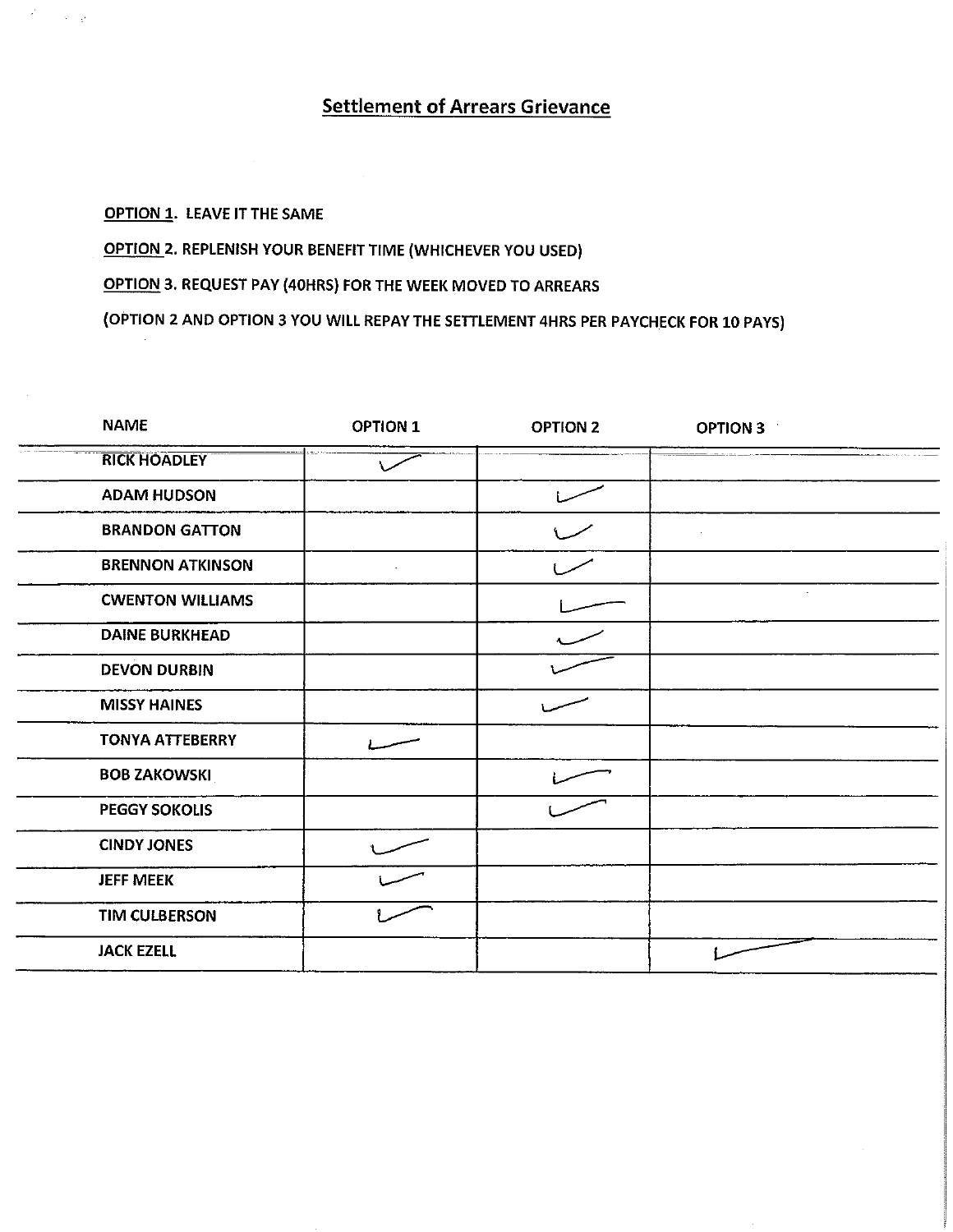#### $(820$  ILCS  $115/4$ ) (from Ch. 48, par. 39m-4)

Sec. 4. All *wages 'earned* by any employee during a semi-monthly or bi-weekly pay period shall be paid to such employee not later than 13 days *after the end o(the pay period* in which such wages were earned. All wages earned by any employee during a weekly pay period shall be paid not later than 7 days *after the end of the weekly pay period* in which the wages were earned. All wages paid on a daily basis shall be paid insofar as possible on the same day as the wages were earned, or not later in any event than 24 hours after the day on which the wages were earned. Wages of executive, administrative and professional employees, as defmed in the Federal Fair Labor Standards Act of 1938, may be paid on or before 21 calendar days *after the period during which they are earned*.

1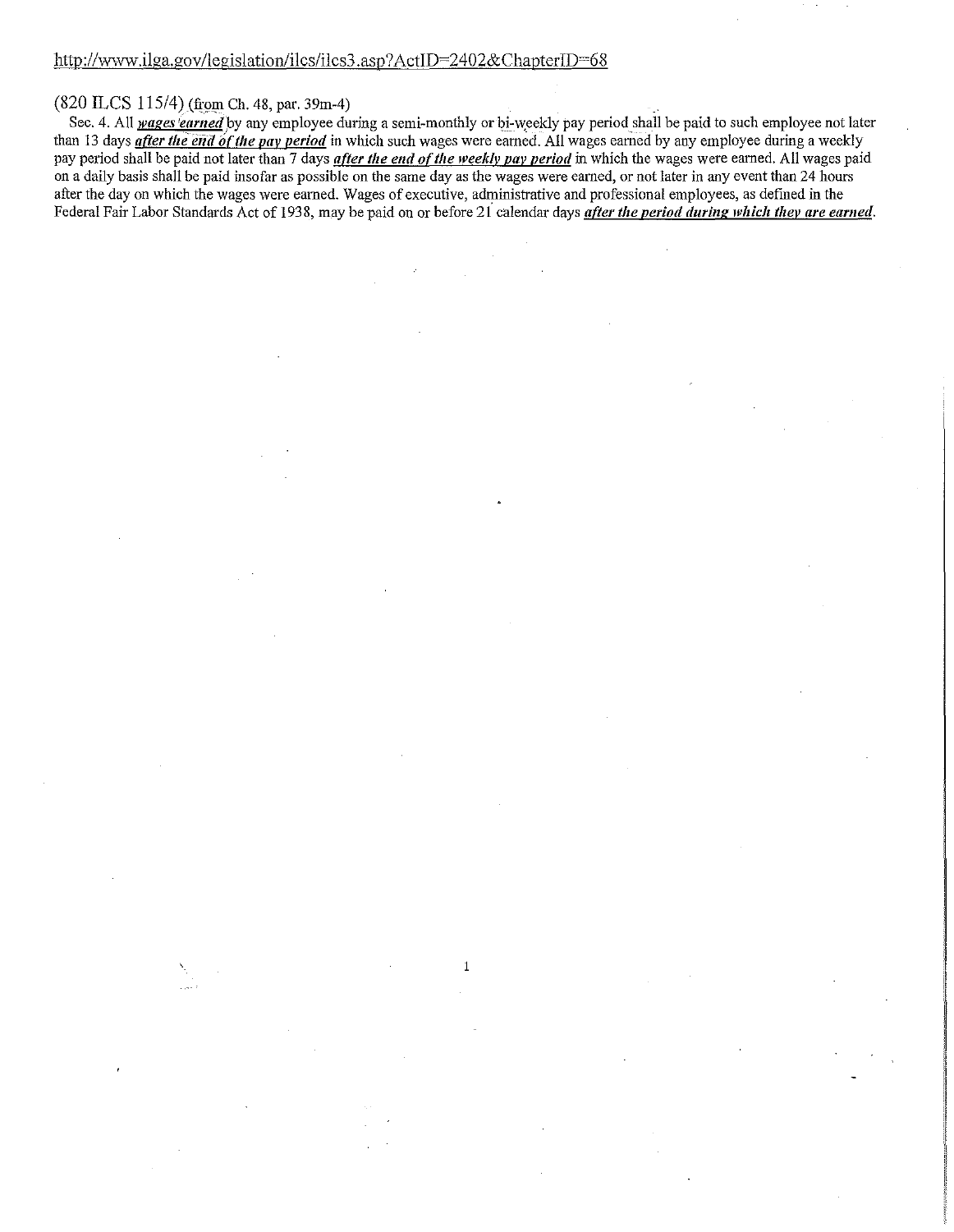**From: Sent: To: Subject:**  Friday;•July 17, 2020 10;56AM" Don Koonce; Rob McCall Grievance

Shelby County Treasurer - Erica Firnhaber <shcotre@shelbycounty-il.com>

Sheriff Koonce and Rob,

I would like to request a copy of the FOP grievance that was filed after the payroll change. I need the documentation in my records to be filed with the remedy that I already have a copy of. In order to process payments on county funds the proper documentation has to be presented and filed in the county Clerks office to validate such payments. Jessica could not provide a copy as one has not been filed in her office.

Thank you,

 $\mathcal E$ rica *Firnhaber*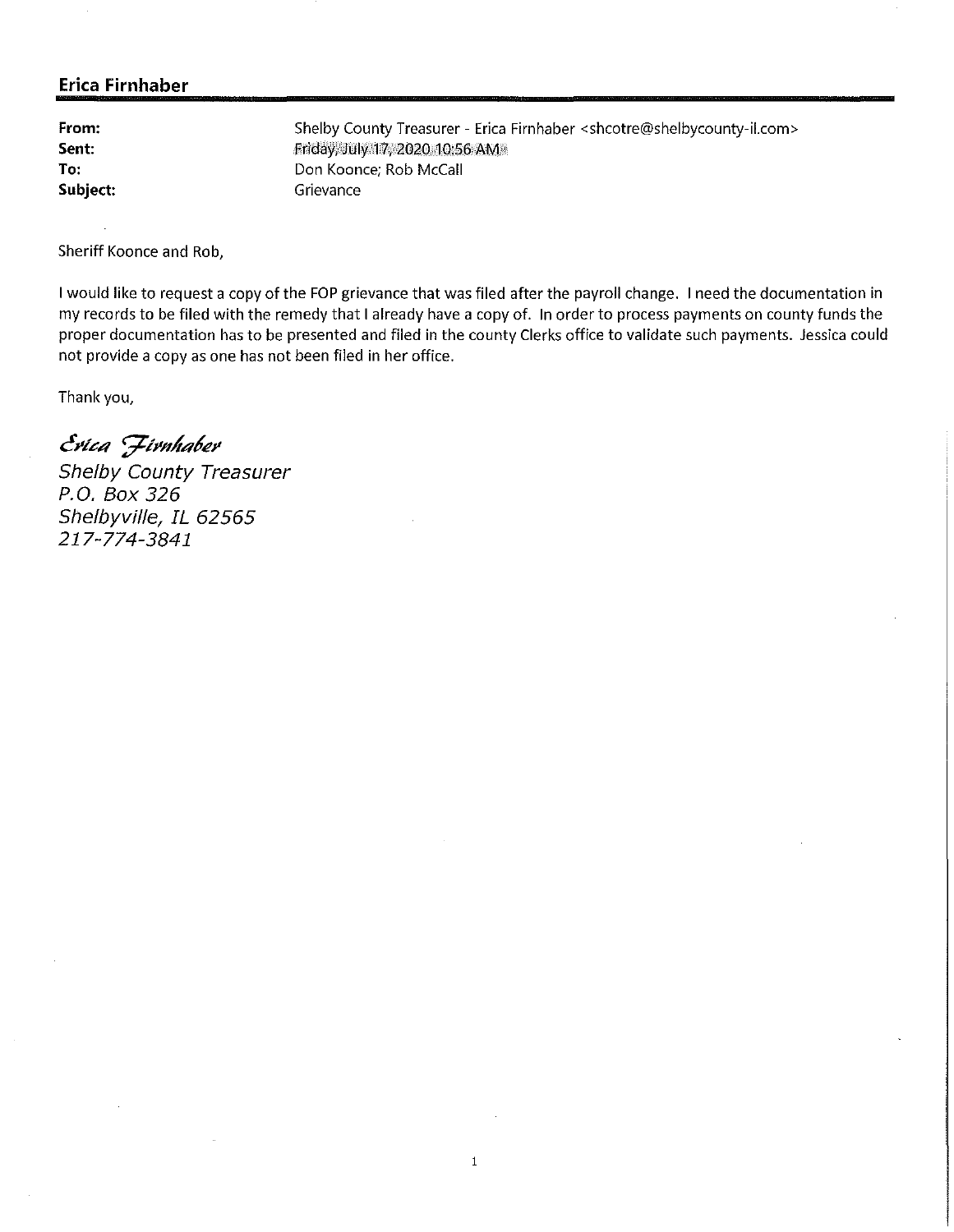**From: Sent: To: Subject:**  Shelby County Treasurer - Erica Firnhaber <shcotre@shelbycounty-il.com> +•Mgnqay;J\JIY 20;.20207:24AM~ 'States Attorney' RE: FOP Remedy

**Gina,** 

The attached document from previous email clearly shows it would be an overpayment. There was NO money withheld from any employee. They received pay for hours worked and if they chose to cash out benefit time they were compensated. Nothing was withheld.

IF we proceed with this remedy it will result in yet more overpayment of employees. IF we allow them to be paid then deduct 4 hours for 10 pay periods that is a cash advance through payroll. This is what we told AFSCME we would not do. You can not take public money and give it to an employee for them to buy it back.

I was never consulted during this process and I believe most board members do not understand payroll or the fact that employees lost nothing in this transition. Because they have been continually bombarded with the word lost they believe it. There was nothing lost and nothing to reimburse or refund. They were paid for what they worked.

**Erica** 

**From:** States Attorney <statesattorney@shelbycounty-il.com>

**Sent:** Friday, July 17, 2020 2:55 PM

**To:** 'Shelby County Treasurer - Erica Firnhaber' <shcotre@shelbycounty-il.com>; 'Don Koonce' <sc515@scso87.org> Cc: bbennett@shelbycounty-il.com; 'Bob Simpson' <hwycomm80@hotmail.com>; 'Bobby Orman' <rcorman419@yahoo.com>; 'Bruce Cannon' <bcannon@shelbycounty-il.com>; 'dswits9430@gmail. com' <dswits9430@gmail.com>; 'Denny D' <okaw1@shelbycounty-il.com>; 'Earl Baker' <dist4@shelbycounty-il.com>; 'Frank Mulholand' <framul1945@hotmail.com>; 'Gary Gergeni' <windsor1@shelbycounty-il.com>; 'Gary Patterson' <rose2@shelbycounty-il.com>; 'Jesse Durbin' <porkfarmer@hotmail.com>; lplenz@consolidated.net; 'Lavonne Chaney' <district10@shelbycounty-il.com>; 'Lynn Williams' <lccwilliams.lw@gmail.com>; metski73@gmail.com **Subject:** RE: FOP Remedy

**Erica,** 

Could you please clarify for me what you mean by illegal as it relates to any overpayment, and also what you mean by a payroll loan being illegal from your previous email? Brian and I began discussing this and if you could provide that clarification, it would help us to advise. Thank you. Gina

From: Shelby County Treasurer - Erica Firnhaber <shcotre@shelbycounty-il.com> **Sent:** Friday, July 17, 2020 12:13 PM

**To:** Gina Vonderheide <statesattorney@shelbycounty-il.com>; Don Koonce <sc515@scso87.org> Cc: bbennett@shelbycounty-il.com; Bob Simpson <hwycomm80@hotmail.com>; Bobby Orman <rcorman419@yahoo.com>; Bruce Cannon <bcannon@shelbycounty-il.com>; dswits9430@gmail.com <dswits9430@gmail.com>; Denny D <okawl@shelbycounty-il.com>; Earl Baker <dist4@shelbycounty-il.com>; Frank Mulholand <framul1945@hotmail.com>; Gary Gergeni <windsorl@shelbycounty-il.com>; Gary Patterson <rose2@shelbycounty-il.com>; Jesse Durbin <porkfarmer@hotmail.com>; lplenz@consolidated.net; Lavonne Chaney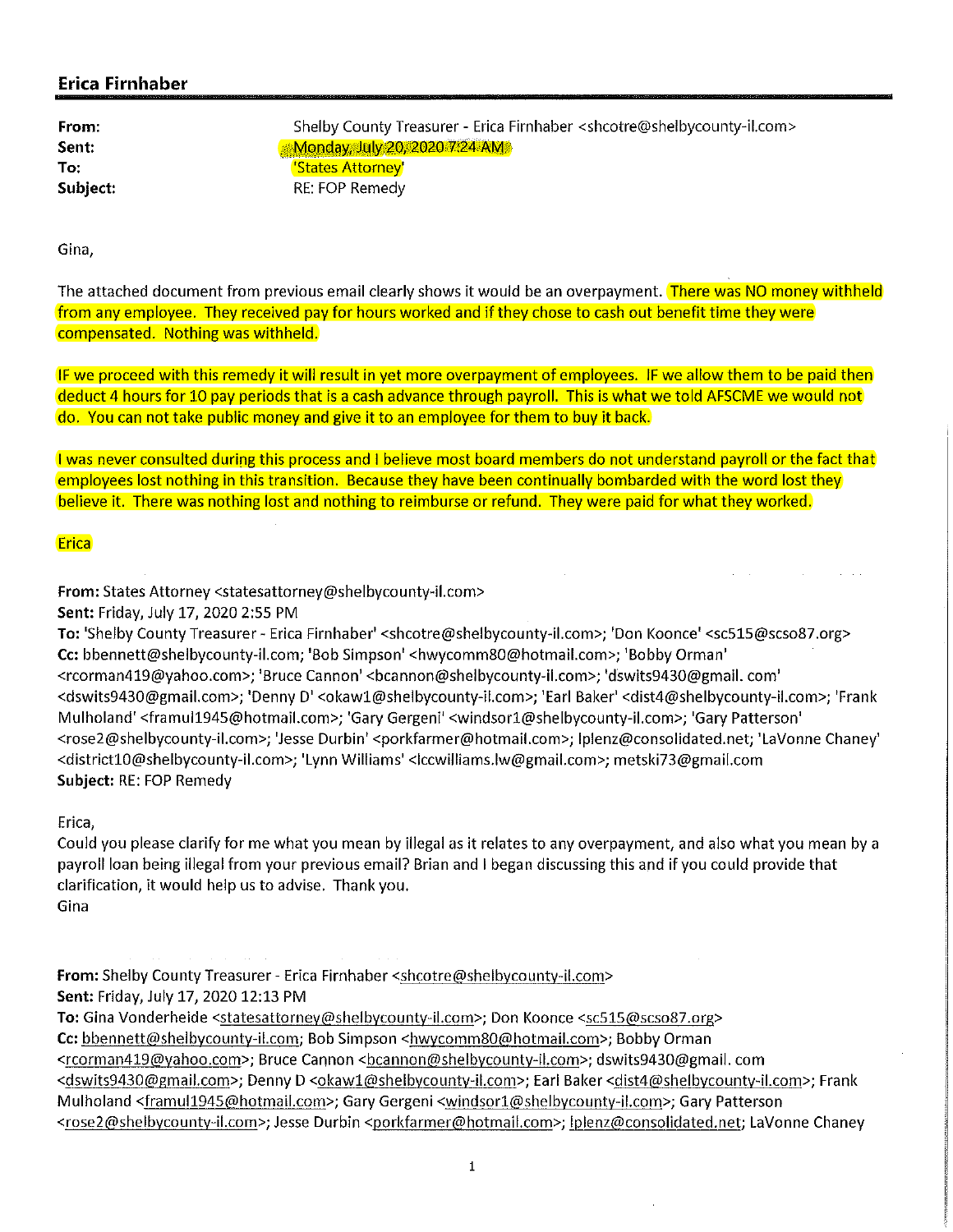<districtlO@shelbycounty-il.com>; Lynn Williams <lccwilliams.lw@gmail.com>; metski73@gmail.com **Subject:** FOP Remedy

Gina and Sheriff Koonce,

I have attached the list of number of employees who have requested the various remedies to the grievance. I have also created a document that breaks down the scenarios and the outcome of each scenario. I chose \$800 as a number for example and it would vary per employee.

I can not process the payroll as requested due to the fact it would be illegal overpayments or am I interpreting this incorrectly? Gina, I know that you are busy so I would like to ask if Brian Bach could look at the grievance and the remedy and advise?

Thank you,

*c!11/,c,q <;711111J,q/,e11* 

Shelby County Treasurer P.O. Box 326 Shelbyville, IL 62565 217-774-3841

 $\sim$   $\sim$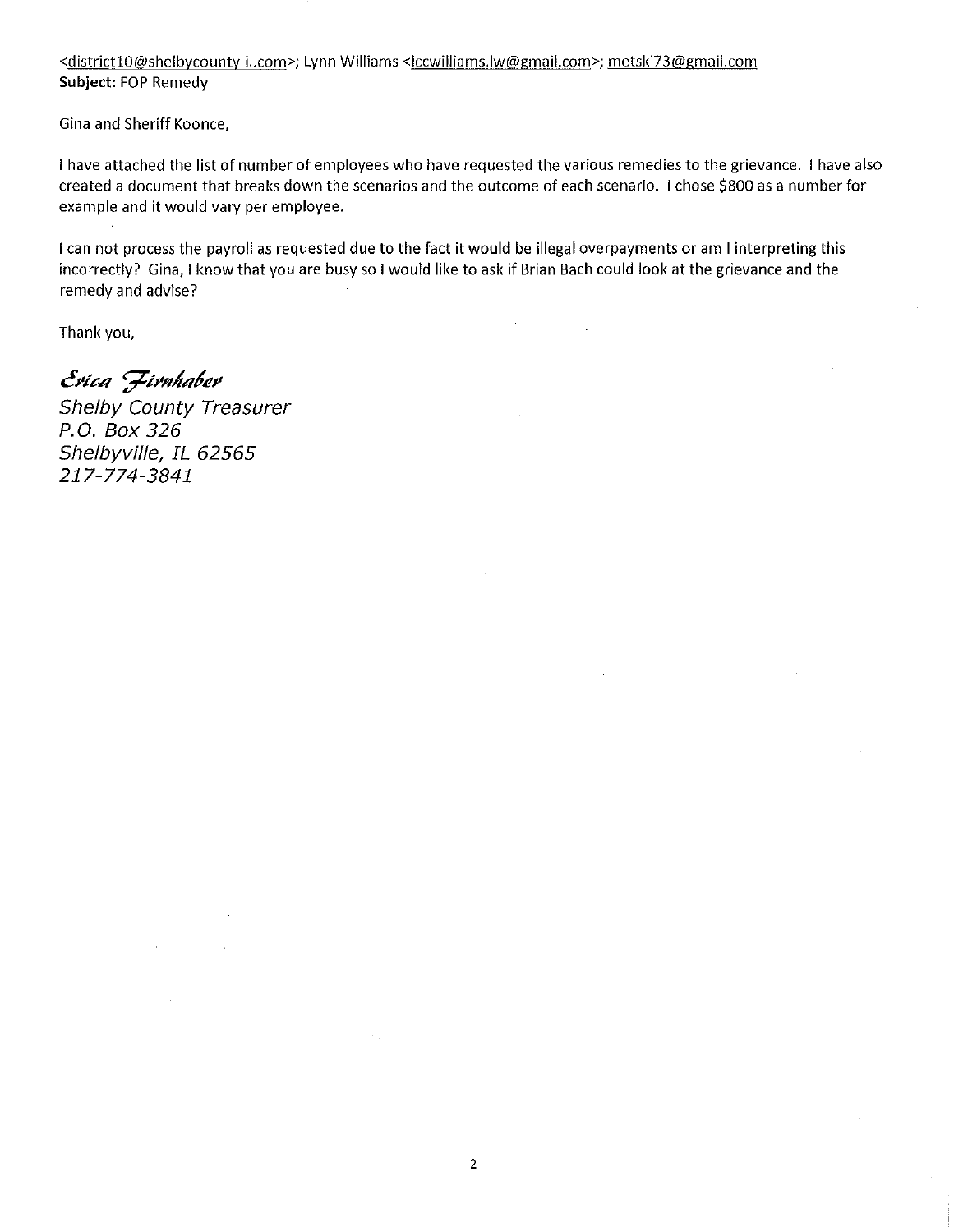THE GRIEVANCE COMMITIEE AGREED THE RESTORED PAY WOULD BE GIVEN BACK ON A SEPARTE CHECK INSTEAD OF BEING ADDED TO A NORMAL 80 HOUR PAYCHECK SO IT WOULD SAVE ON TAXES.

 $\sim 60$  ,  $\sim 10^{-1}$  ,  $\sim 1$ 

| $\rightarrow$ YOU HAVE TWO OPTIONS | <b>OPTION 1</b>                        | OR OPTION 2                                                               |
|------------------------------------|----------------------------------------|---------------------------------------------------------------------------|
| NAME                               | LEAVE IT THE SAME<br>(nothing changes) | REFUND 40 HOURS OF PAY,<br>THEN DEDUCT 4 HRS PER PAYCHECK FOR 10 PAY DAYS |
|                                    |                                        |                                                                           |
|                                    |                                        |                                                                           |
|                                    |                                        |                                                                           |
|                                    |                                        |                                                                           |
|                                    |                                        |                                                                           |
|                                    |                                        |                                                                           |
|                                    |                                        |                                                                           |
|                                    |                                        |                                                                           |
|                                    |                                        |                                                                           |
|                                    |                                        |                                                                           |
|                                    |                                        |                                                                           |
|                                    |                                        |                                                                           |
|                                    |                                        |                                                                           |
|                                    |                                        |                                                                           |
|                                    |                                        |                                                                           |

 $\sim$  IF YOU RECEIVED A 40 HOUR PAYCHECK, INSTEAD OF AN 80 HOUR PAYCHECK (BACK IN MAY).

 $\label{eq:2.1} \frac{1}{\sqrt{2}}\int_{\mathbb{R}^3}\frac{1}{\sqrt{2}}\left(\frac{1}{\sqrt{2}}\right)^2\left(\frac{1}{\sqrt{2}}\right)^2\left(\frac{1}{\sqrt{2}}\right)^2\left(\frac{1}{\sqrt{2}}\right)^2\left(\frac{1}{\sqrt{2}}\right)^2\left(\frac{1}{\sqrt{2}}\right)^2.$ 

 $\sim 10^{11}$  km  $^{-1}$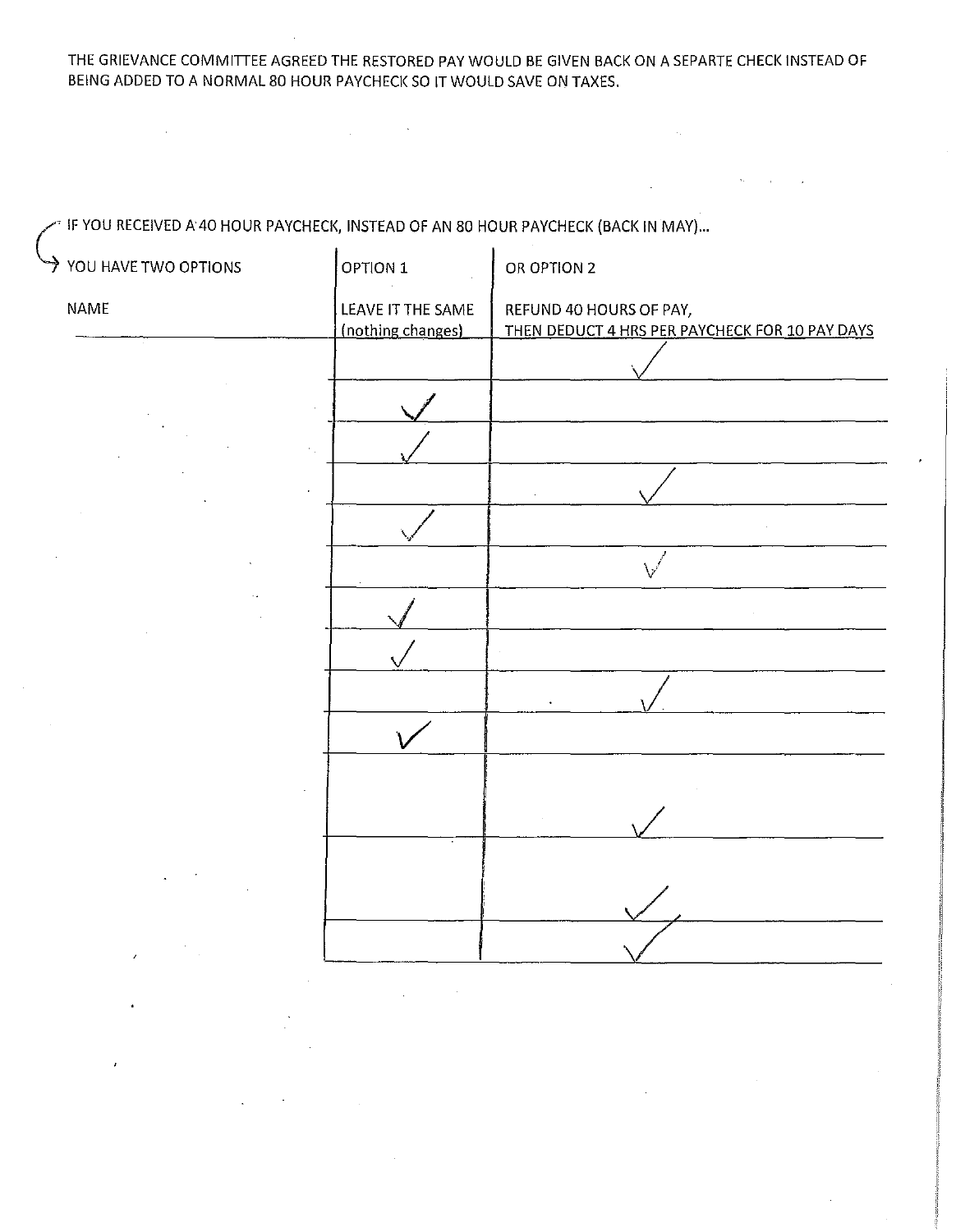THE GRIEVANCE COMMITIEE AGREED THE RESTORED PAY WOULD BE GIVEN BACK ON A SEPARTE CHECK INSTEAD OF BEING ADDED TO A NORMAL 80 HOUR PAYCHECK SO IT WOULD SAVE ON TAXES.

 $\mathbf{r}$ 

N IF YOU "CASHED IN" BENEFIT TIME (SICK DAYS, COMP TIME, PERSONAL DAYS, OR VACATION DAYS), l, in ORDER TO RECEIVE AN 80 HOUR PAYCHECK (BACK IN MAY) ...

 $\sim$ 

| $\rightarrow$ YOU HAVE TWO OPTIONS | OPTION 1                               | OR OPTION 2                                                                                      |
|------------------------------------|----------------------------------------|--------------------------------------------------------------------------------------------------|
| <b>NAME</b>                        | LEAVE IT THE SAME<br>(nothing changes) | REFUND 40 HOURS OF PAY & RESTORE BENEFIT TIME,<br>THEN DEDUCT 4 HRS PER PAYCHECK FOR 10 PAY DAYS |
|                                    |                                        |                                                                                                  |
|                                    |                                        |                                                                                                  |
| ٠.                                 |                                        |                                                                                                  |
|                                    |                                        |                                                                                                  |
|                                    |                                        |                                                                                                  |
|                                    |                                        |                                                                                                  |
|                                    |                                        |                                                                                                  |
|                                    |                                        |                                                                                                  |
|                                    |                                        |                                                                                                  |
|                                    |                                        |                                                                                                  |
|                                    |                                        |                                                                                                  |
|                                    |                                        |                                                                                                  |
|                                    |                                        |                                                                                                  |
|                                    |                                        |                                                                                                  |
|                                    |                                        |                                                                                                  |
|                                    |                                        |                                                                                                  |
| $\pmb{\cdot}$                      |                                        |                                                                                                  |
|                                    |                                        | У.,                                                                                              |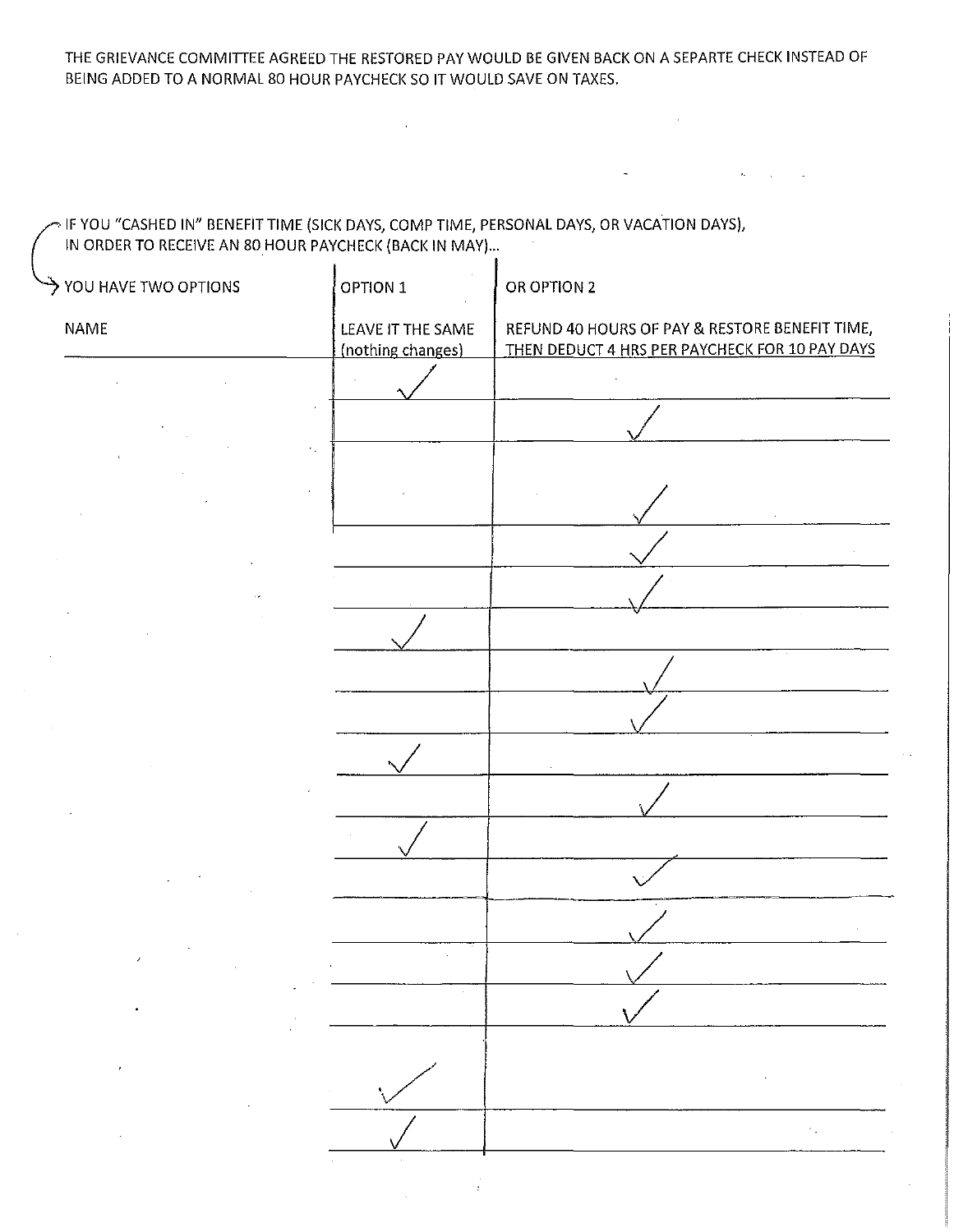| Scenario A        | recived a 40 hr paycheck |                                                           |       |         |          |                            |
|-------------------|--------------------------|-----------------------------------------------------------|-------|---------|----------|----------------------------|
| 5/15 pay period   | Worked 40 hrs            | Paid 40 hrs                                               | \$800 |         | $=$      | Whole                      |
| Option 1          | Leave the same           |                                                           |       |         |          |                            |
| Option 2          | Refund 40 hrs            | \$800                                                     |       |         | $\equiv$ | Overpaid 40 hrs \$800      |
|                   | $$80 \times 10 = $800$   | reduce paycheck 4 hours 10 pay periods                    |       |         | $=$      | 0                          |
| Scenario B        |                          | "cashed in" 40 hrs benefit time & received 80 hr paycheck |       |         |          |                            |
| $5/15$ pay period | Worked 40 hours          | cashed 40 hrs benefit                                     |       | \$1,600 | $\equiv$ | Whole                      |
| Option 1          | Leave the same           |                                                           |       |         |          |                            |
| Option 2          | Refund 40 hrs<br>\$800   | Restore 40 benefit time<br>\$800                          |       |         | $=$      | Overpaid and comped \$1600 |
|                   | $$80 \times 10 = $800$   | Reduce paycheck 4 hours 10 pay periods<br>reduction       |       |         | $\equiv$ | \$800 total overpayment    |

 $\sim 10^6$ 

 $\sim$ 

 $\sim$ 

In this scenarion the employee ends up \$800 overpaid at the end of the process. If any employee terminates employment there will not be recourse to collect the money.  $\sim$ 

 $\mathcal{L}_{\rm{max}}$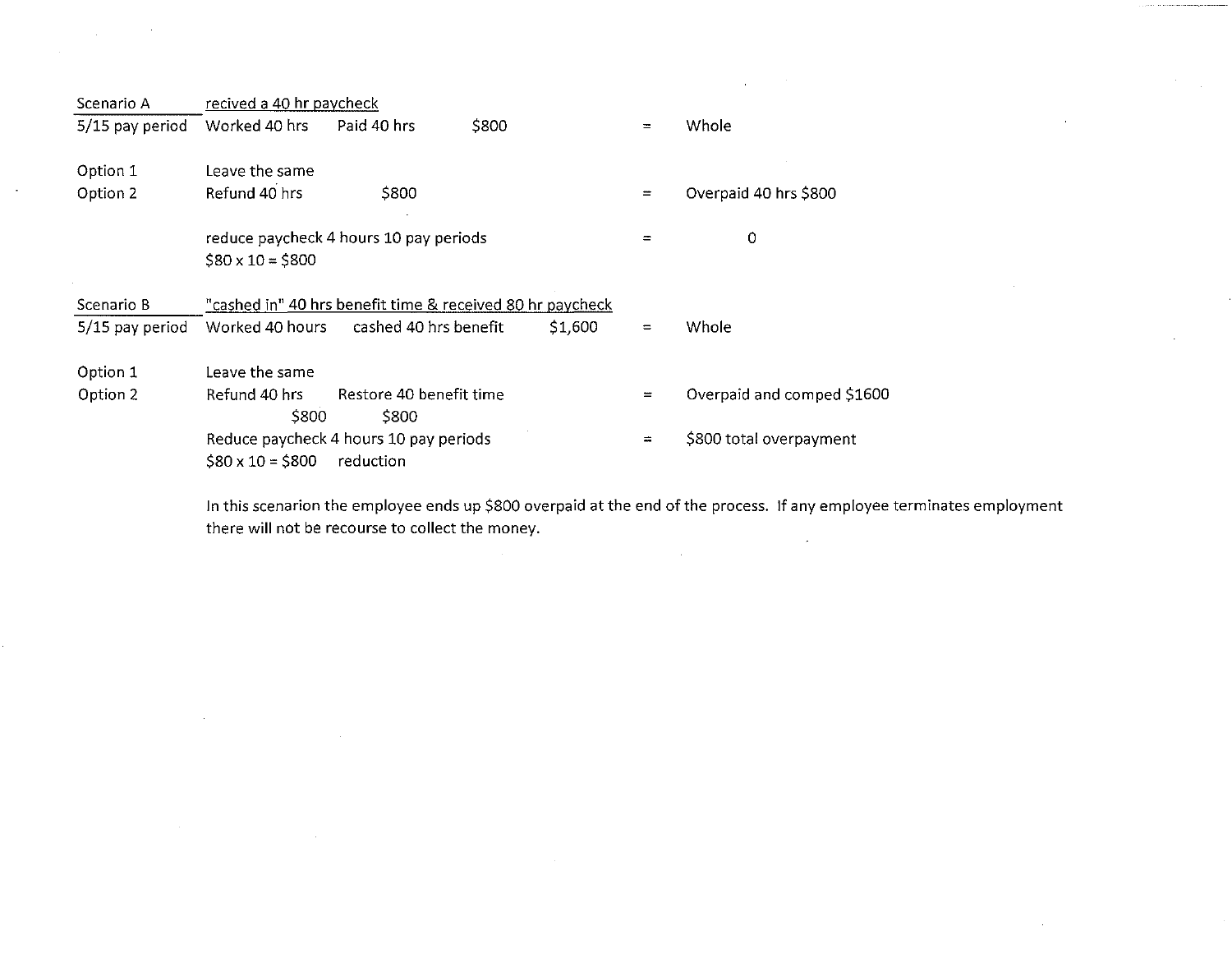| From:    | Shelby County Treasurer - Erica Firnhaber <shcotre@shelbycounty-il.com></shcotre@shelbycounty-il.com> |
|----------|-------------------------------------------------------------------------------------------------------|
| Sent:    | Monday, July 27, 2020 1:21 PM                                                                         |
| To:      | Bruce Cannon; Bob Simpson; dswits9430@gmail.com; Denny D; Don Koonce; Gary                            |
|          | Patterson; Gina Vonderheide                                                                           |
| Subject: | Arbitration                                                                                           |

Committee Members, Sheriff Koonce and Gina,

In meeting with the Sheriff and Gary Patterson this morning a question has come to mind. I was informed that the grievance was going to arbitration. The question that has occurred to me is, what documentation are the arbitrators looking at to support the fact that employees have not been shorted any pay and are whole? The May 15 payroll only covered one week of work which was May 3 through May 9. The May 29 pay roll covered dates worked May 10-May 23. There is no pay for hours worked being held by the county. The grievance states that a week of pay is being held and this simply is not true.

Are these facts somehow presented? If this is forced to be paid it will be a double and possible triple payment of employees.

If I can provide any documentation to prevent overpayment from happening, I am happy to do so. If you have any questions, please contact me.

Thank you,

*c!J'iC4 'fil'Hh,etfel'*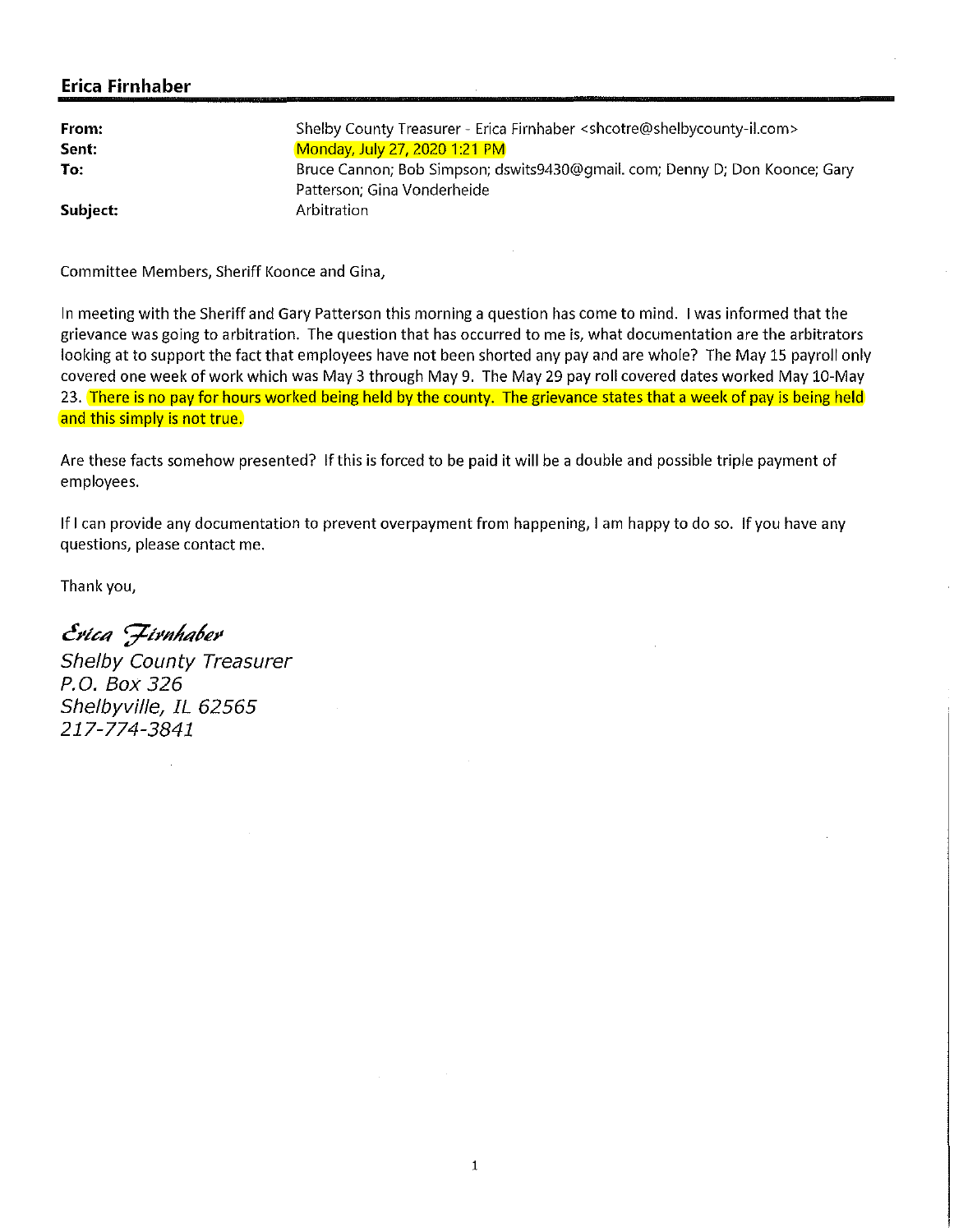| From:    | Rose Township - Gary Patterson <rose2@shelbycounty-il.com></rose2@shelbycounty-il.com> |
|----------|----------------------------------------------------------------------------------------|
| Sent:    | Friday, August 07, 2020 1:13 PM                                                        |
| To:      | Shelby County Treasurer - Erica Firnhaber                                              |
| Cc:      | Gina Vonderheide; Don Koonce; David Swits                                              |
| Subject: | Re: FOP Remedy                                                                         |

Erica, You are correct. If the payroll department would have been involved there would not have been a grievance. **Gary** 

Sent from my iPhone

On Aug 7, 2020, at 12:23 PM, Shelby County Treasurer - Erica Firnhaber <shcotre@shelbycounty-il.com> wrote:

Gary,

Then the grievance should state what it really means. How can it say one thing and mean another. The employees are whole. I am not talking to West and Co. about this. It is clear that employees are whole. Perhaps if the payroll department had been involved in discussions, it would have been clarified that we have paid them. I will not process a payment to an employee that we do not owe money to.

Thank you,

Erica

 $\hat{u}^{\dagger}$  ,  $\hat{u}^{\dagger}$  ,  $\hat{u}^{\dagger}$  , and an anomalous contracts of  $\hat{u}^{\dagger}$ **From:** Rose Township - Gary Patterson <rose2@shelbycounty-il.com> **Sent:** Friday, August 07, 2020 11:58 AM **To:** Shelby County Treasurer - Erica Firnhaber <shcotre@shelbycounty-il.com> Cc: Gina Vonderheide <statesattorney@shelbycounty-il.com>; Don Koonce <sc515@scso87.org>; David Swits <dswits9430@gmail.com> **Subject:** Re: FOP Remedy

We discussed the make whole with them and of course their was no doing that since the Grievance came after the policy was passed.We did the remedy based on our discussion of what the Grievance really meant.We discussed the solution with West&Co and they did not see a problem. Have you asked their opinion?

Gary

Sent from my iPhone

On Aug 7, 2020, at 10:48 AM, Shelby County Treasurer - Erica Firnhaber <shcotre@shelbycounty-il.com> wrote: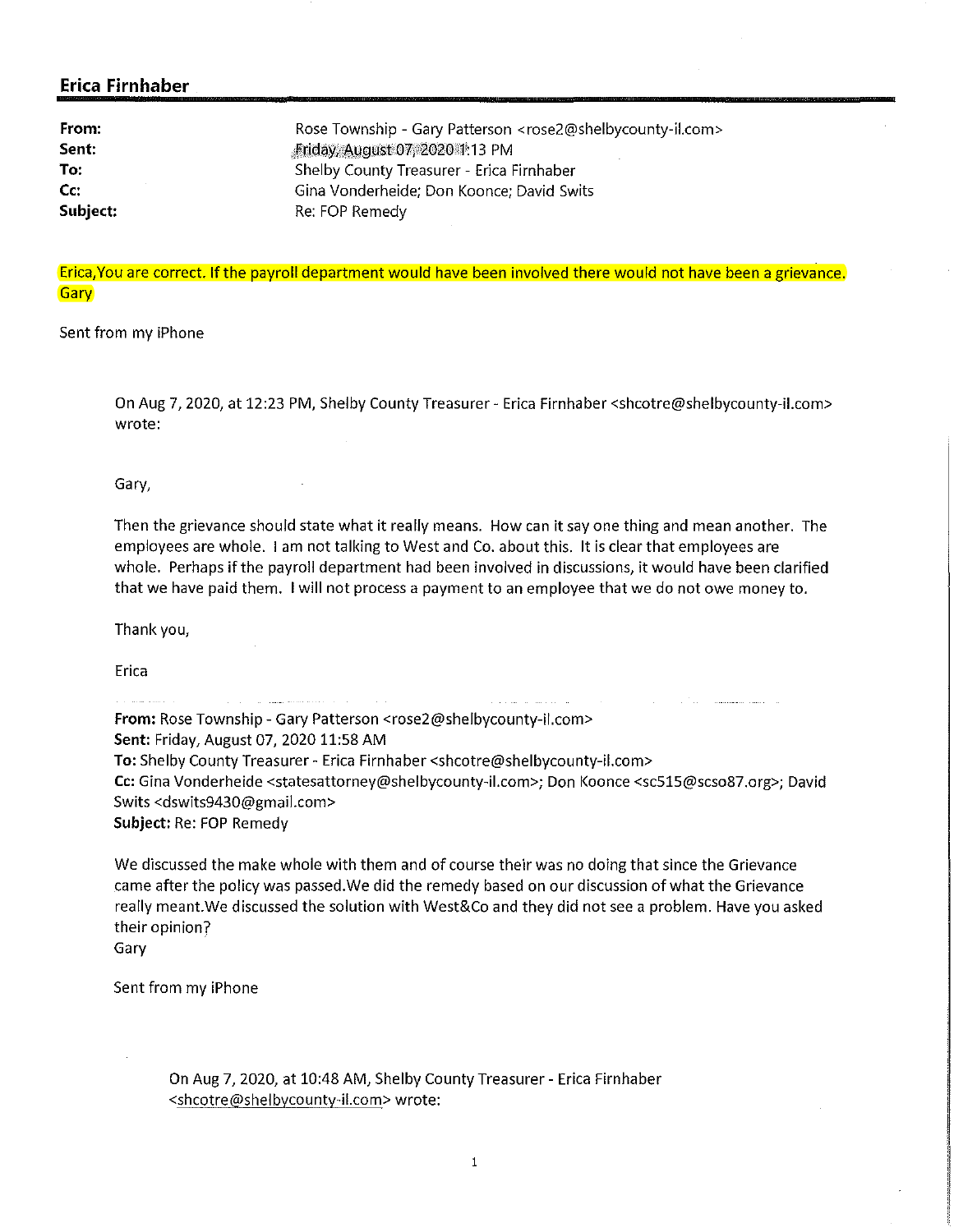Gary,

When employees are whole, I don't know how you create a remedy to make them whole. So any further payment to an employee would be an overpayment. Taking 4 hours out of a paycheck is a payroll loan.

Erica

From: Rose Township - Gary Patterson <rose2@shelbycounty-il.com> **Sent:** Friday, August 07, 2020 10:12 AM **To:** Shelby County Treasurer - Erica Firnhaber <shcotre@shelbycounty-il.com> **Cc:** Gina Vonderheide <statesattorney@shelbycounty-il.com>; Don Koonce <sc515@scso87.org>; David Swits <dswits9430@gmail.com> **Subject:** Re: FOP Remedy

Erica, I have been working on processing of the Grievance remedies. The Grievance Comm,Sheriff Dept,States Attorney office,LEC,&FOP would all be glad to answer questions and help to process the elections. Any or all are available to help.I did not understand in your remedy example where anyone would be overpaid or how the County could come up short.

Thanks,Gary

Sent from my iPhone

faOn **Jul** 17; 2020, at 12:13 PM, Shelby County Treasurer - Erica Firnhaber <shcotre@shelbycounty-il.com> wrote:

Gina and Sheriff Koonce,

I have attached the list of number of employees who have requested the various remedies to the grievance. I have also created a document that breaks down the scenarios and the outcome of each scenario. I chose \$800 as a number for example and it would vary per employee.

I can not process the payroll as requested due to the fact it would be illegal overpayments or am I interpreting this incorrectly? Gina, I know that you are busy so I would like to ask if Brian Bach could look at the grievance and the remedy and advise?

Thank you,

*c!rlc4 ';71rnh4P€J'*